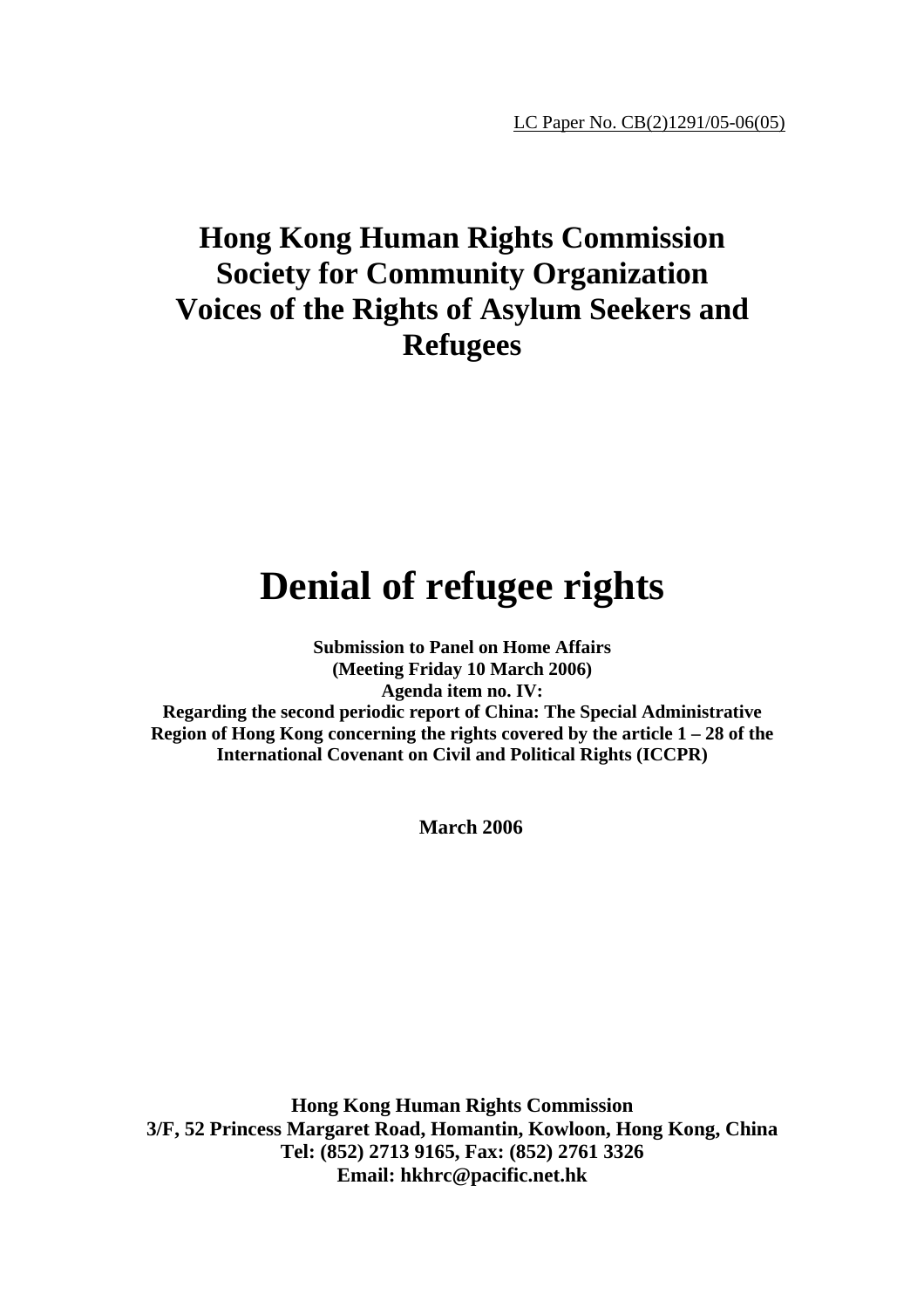# **Introduction**

This report represents Society for Community Organization (SoCO), Hong Kong Human Rights Commission (HKHRC) and Voices of the Rights of Asylum Seekers and Refugees' (VORAR) submission to the Home Affairs Panel on agenda item IV: *Submission of report by Hong Kong Special Administrative Region in the light of the International Covenant on Civil and Political Rights.* We would like to urgently draw the attention of the Home Affairs Panel to the fate of refugees in Hong Kong. Although most Vietnamese refugees have been resettled, there are still many people escaping from Africa and South-Asia seeking asylum in Hong Kong.

**There is no refugee law in Hong Kong meaning that refugees are left without any adequate safeguards against deportation or detention, have no legal protection or access to legal representation. Also, there is no financial support or adequate access to health care.** 

# **Number and definition of refugees**

As of 30 November 2005 there were 999 persons living in Hong Kong pending refugee status determination while 115 were refugees pending durable solutions. From 2001-2005 (May) a total of 372 have been granted refugee status and will be resettled to another country.

# **Refugee convention not signed**

While China and Macao have already ratified the Convention Relating to the Status of Refugees, which now already have 145 States Parties, the Convention has not yet been extended to Hong Kong. The lack of any refugee law means that asylum seekers are left without any basic means of living, including food and shelter and are subject to detention and deportation. More recently, asylum seekers have been denied their right to health.

In the concluding observations of the Committee on Economic Social and Cultural Rights (E/C.12/1/Add.107) May 2005, the Committee expressed concern "that HKSAR lacks a clear asylum policy and that the 1951 Convention Relating to the Status of Refugees and its 1967 Protocol, to which China is a party, are not extended to HKSAR. In particular, the Committee regrets the position of the HKSAR that it does not foresee any necessity to have the Convention and the Protocol extended to its territorial jurisdiction."

The Committee has recommended that the "HKSAR reconsider its position regarding the extension of the 1951 Convention Relating to the Status of Refugees and its 1967 Protocol to its territorial jurisdiction, and that it strengthen its cooperation with UNHCR, in particular, in the formulation of a clear and coherent asylum policy based on the principle of non-discrimination.".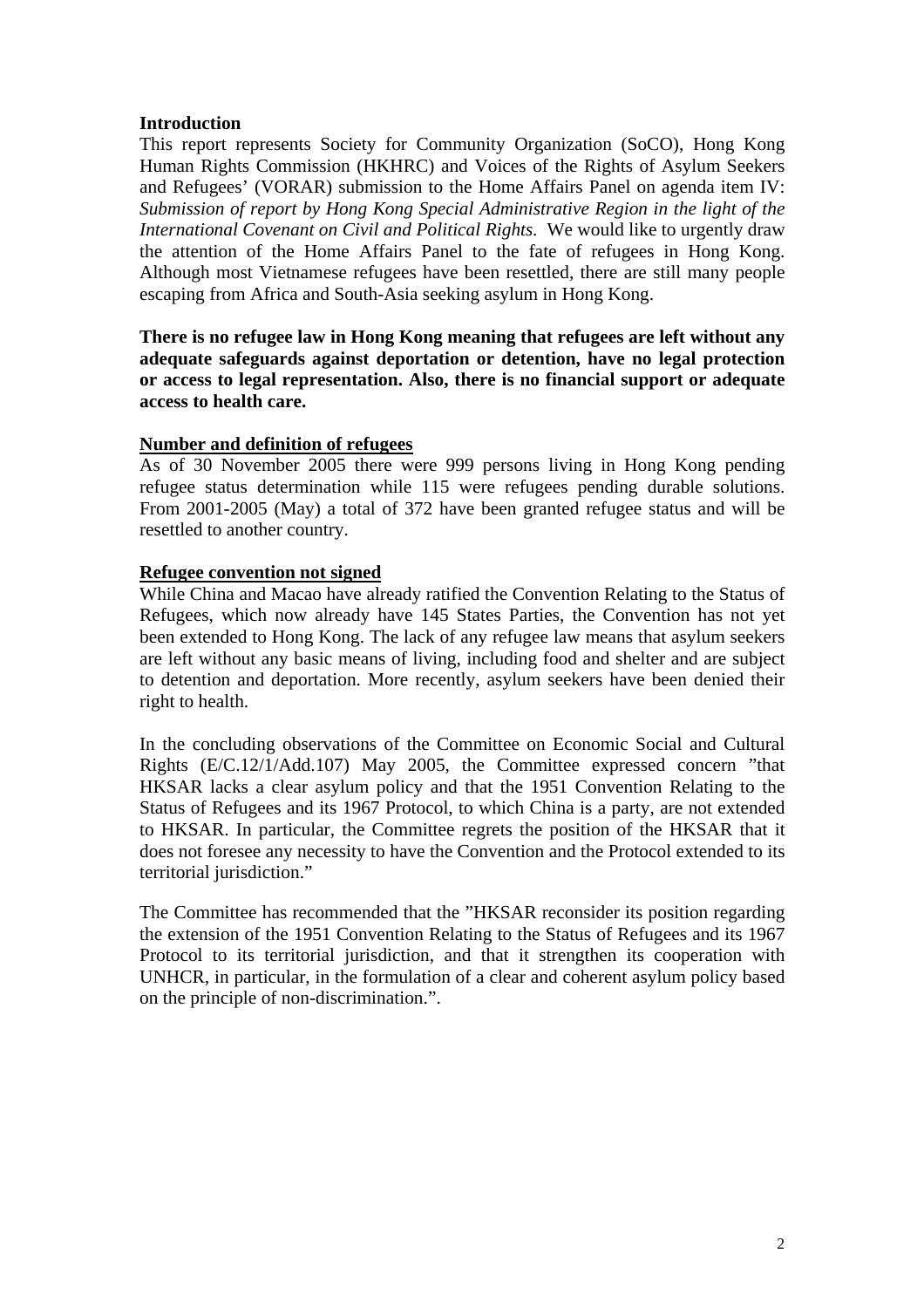# **Article 7: No torture or inhuman treatment and no experimentation without consent**

# **Deportation – lack of safeguards against refoulement**

## **No adequate protection under the CAT**

The Hong Kong government ignores its obligations to set up a screening procedure to process asylum claims, and has left it to the UNHCR. However, while such claims are being assessed there is no protection against *refoulement* through the UNHCR procedure. Only some protection against *refoulement* is only given to people who make claims of torture at the Immigration Department under the Convention Against Torture (CAT). However yet, the CAT procedure is wrought with problems and offers no adequate protection against deportation.

There is no adequate legal protection against refoulement. The procedures under CAT are non-statutory and The Crimes (Torture) Ordinance does not specifically incorporate the principle of non-refoulement. Additionally the definition of "torture" is inconsistent with the definition in the Convention Against Torture.

Secondly, the determination procedure only allows two weeks for claimants to make petitions against the determination to the Chief Executive. Two weeks however, is not sufficient time for claimants to make appeals. Even UNHCR allows 1 month to make appeals.

Third, The Bill of Rights (article 9) does not confer a right of review in respect of a decision to deport a person not having the right of abode in Hong Kong or a right to be represented for this purpose before a competent authority.

In addition to the above mentioned problems, in fact most victims of torture are deterred from making a CAT claim at the Immigration Department, since, if they are overstayers, they are usually detained.

#### **No proper refugee status determination system**

The HKSAR attempts to subcontract its obligations to the UNCHR and leaves it to the UNCHR to process asylum claims. However, there are several problems with the UNCHR system. First of all it is a body which cannot be compelled to appear in the HKSAR courts. Secondly, the UNHCR HK Sub-office does not allow legal representatives to be present during the refugee status determination interviews, nor does it provide detailed written statements with reasons for rejection of applications. Thus making appeals is difficult, and the rejection rate is more than 85%. Also, the UNHCR does not provide copies of interview notes and the appeals mechanism is not independent. In general the UNHCR Sub-office is under-staffed and under heavy stress, meaning that the system does not allow enough time for refugees to fully explain what problems they have gone through, and interpreters only summarize what has been said by the refugee, given time constraints.

#### **Article 9: Liberty and security of person**

#### **No valid identity papers**

At the moment asylum seekers are basically illegal immigrants when their visas expire. If they approach the Immigration Department to extend their visas or get recognizance they are often rejected and will be asked to leave Hong Kong, which they are unable to. Furthermore most asylum seekers are afraid to contact the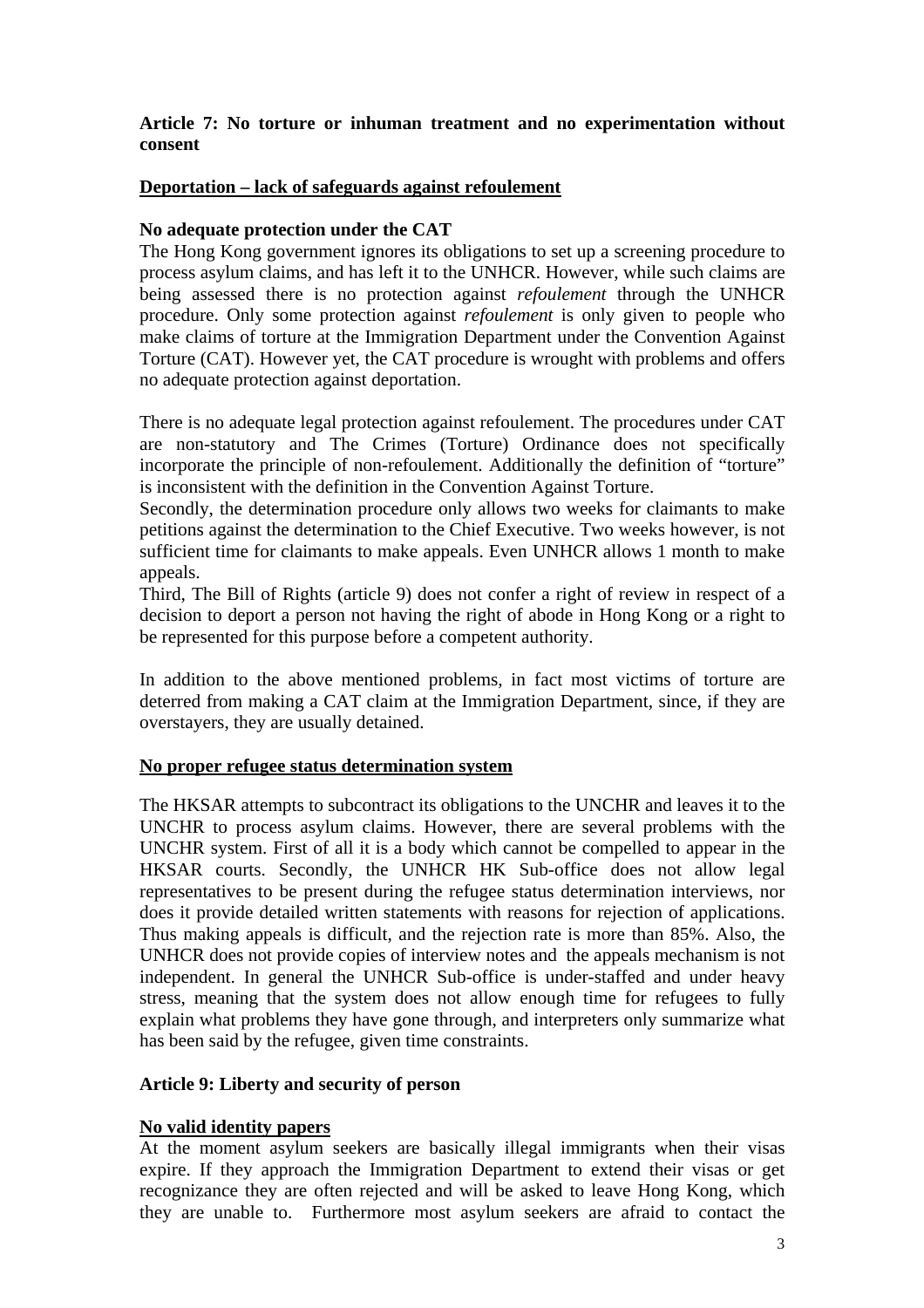Immigration Department as they are most often detained. Thus they are left without any valid identity documents. The UNHCR does issue identification papers about their status as asylum seekers, however, these documents are not recognized by the Hong Kong government. Those who do get identity documents because they somehow had to contact the Immigration Department are on recognizance. However, the recognizance is nothing more than a recognition by the HKSAR that the refugee is an offender for overstaying and enjoys no rights. The recognizance states that they are detained or liable to be detained. Although carrying the recognizance letter, the Immigration Department may still charge them for overstay. Thus this stance essentially amounts to non-recognition, which is against all international humanitarian standards.

# **Detention**

Asylum seekers and torture claimants are arbitrarily detained. The Immigration Ordinance does not have specific provisions to protect refugees, and basically treat refugees as regular overstayers. Thus Immigration Ordinance doesn't comply with article 28 and 41 of the Basic Law which protects non-residents against arbitrary or unlawful arrest, detention or imprisonment. Furthermore the Bill of Rights Ordinance (Part III, para. 11) does not cover immigration legislation as regards persons not having the right to enter and remain in Hong Kong.

Furthermore for those who may be released on bail, they are obliged to find a guarantor who is a permanent resident of Hong Kong. This poses great problems, as the network of asylum seekers seldom extends to local Hong Kong people.

# **Article 10: Right of persons deprived of their liberty**

#### **Detention conditions**

Many asylum seekers and claimants of torture, who have been detained by the Immigration Department or the Correctional Services Department, have complained that they were ill-treated during detention. The same complaints also existed in the detention cells controlled by Correctional Services Department. Reports of sleeping on the floor, bad hygiene arrangements, and punishment for making complaints are common. The government has no culturally sensitive services nor does it seem to provide any kind of training for against racial discrimination.

Secondly, given the fact that refugees may suffer from post-traumatic-stresssyndrome (PTSS) it is highly questionable to detain refugees, especially because the detainees do not receive specialist treatment for PTSS. The medical services only general symptoms and the doctors do not seem to be aware of PTSS symptoms.

## **Article 14: Equality before courts and right to fair and public hearing**

#### **No Legal aid for asylum seekers and torture claimants.**

No legal aid is granted to asylum seekers, refugees or torture claimants. This applies both regarding the refugee status determination procedures, the CAT procedures and matters relating to detention.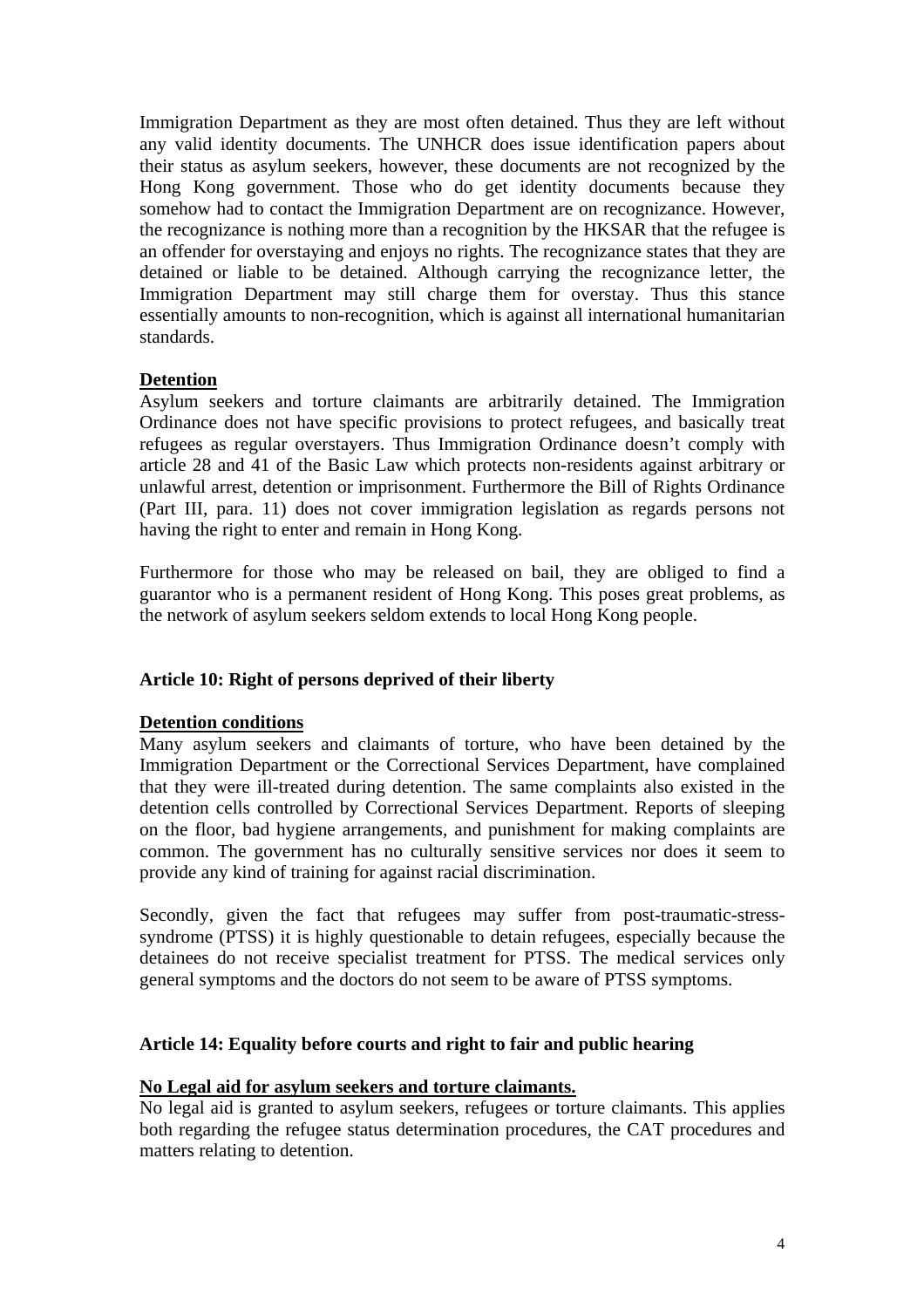# **Welfare issues**

#### **Children left without any education**

Asylum seeker children are not eligible to study in the public schools in Hong Kong given their legal status. The Government does not recognize the right to education of these children migrants. There is in lack of a clear policy or guidelines to offer school placements to these children. The Education Department will not offer school placements to these children unless their eligibility has been confirmed by the Director of Immigration. Such applications are dealt with on a case-by-case basis. That is to say, the right to public education of these children is vested in the discretion of the Director of Immigration.

#### **No food or shelter**

The lack of any policies to deal with the various problems met by asylum seekers means that government does not support asylum seekers in any way. Social security or special funds are not available. Thus many asylum seekers are homeless, living on the street. Others who are lucky may be able to seek shelter temporarily at churches. There are no hostels that accept asylum seekers because of their lack of any Hong Kong Identity Cards. At the same time, because the government does not recognize the status of asylum seekers, staying illegally in Hong Kong means that many are in detention while waiting for their status determination by UNHCR. In a specific case, a Pakistani asylum seeker spent two years in administrative detention before being granted refugee status.

The government has left it to the UNHCR to support asylum seekers and refugees. However, because of limited funding, asylum seekers are not eligible for any support except in special cases, which involve children or single women. Thus single males or couples are not assisted financially by the UNHCR either.

The government therefore sees no obligation to provide food and shelter to asylum seekers, nor does it allow them to work. The government should explain why no food and shelter is provided to asylum seekers while awaiting their refugee status determination.

#### **Access to health care**

Policy of the public hospitals: call the police

A new hospital policy means that asylum seekers without valid travel documents cannot get equal access to hospital services and that they may be detained.

In the past all asylum seekers and refugees could gain access to medical treatment in Hong Kong government public hospitals when they could show a referral letter from the UNHCR and that they were asylum seekers or refugees. The medical social worker would issue a medical waiver and the patient would get proper treatment.

However, since September 2005, the public hospitals are implementing a new policy. The new policy specifically targets people who do not possess valid travel documents. When an asylum seeker approaches the public hospital and presents his UNHCR letter that certifies he is an asylum seeker, this document is now not recognized by the hospital. The asylum seeker is instead asked to present either a passport with a valid visa or immigration papers, such as a recognizance paper.

At the moment most asylum seekers do not possess a valid visa or immigration paper. The reason is that the Immigration Department does not treat asylum seekers differently from an illegal immigrant. Thus the Immigration Department does not recognize their status as an asylum seeker. Asylum seekers who have previously